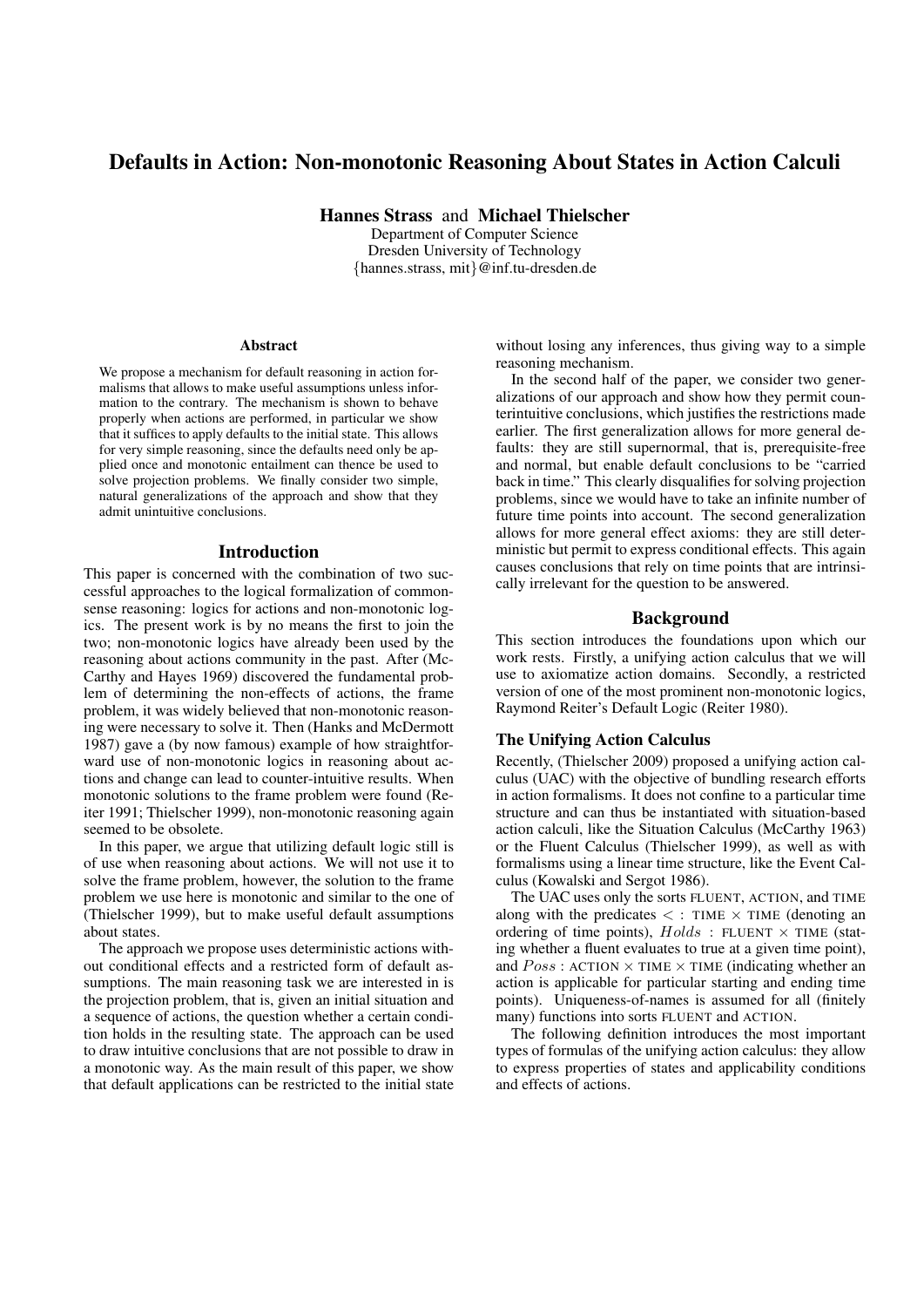**Definition 1.** Let  $\vec{s}$  be a sequence of variables of sort TIME.

- A *state formula*  $\Phi[\vec{s}]$  *in*  $\vec{s}$  is a first-order formula with free variables  $\vec{s}$  where
	- for each occurrence of  $Holds(\varphi, s)$  in  $\Phi[\vec{s}]$  we have  $s \in \vec{s}$  and
	- predicate *Poss* does not occur.

Let  $s, t$  be variables of sort TIME and  $A$  be a function into sort ACTION.

• A *precondition axiom* is of the form

$$
Poss(A(\vec{x}), s, t) \equiv \pi_A[s] \tag{1}
$$

where  $\pi_A[s]$  is a state formula in s with free variables among  $s, t, \vec{x}$ .

• An *effect axiom* is of the form

$$
Poss(A(\vec{x}), s, t) \supset
$$
  

$$
(\forall f)((\gamma_A^+ \lor (Holds(f, s) \land \neg \gamma_A^-)) \equiv Holds(f, t))
$$
 (2)

where

$$
\gamma_A^+ = \bigvee_{0 \le i \le n_A^+} f = \varphi_i \text{ and } \gamma_A^- = \bigvee_{0 \le i \le n_A^-} f = \psi_i
$$

and the  $\varphi_i$  and  $\psi_i$  are terms of sort FLUENT with free variables among  $\vec{x}$ .

Readers may be curious as to why the predicate *Poss* carries two time arguments instead of just one:  $Poss(a, s, t)$ is to be read as "action  $a$  is possible starting at time  $s$  and ending at time t." The formulas  $\gamma_A^+$  and  $\gamma_A^-$  enumerate the positive and negative effects of the action, respectively. This definition of effect axioms is a restricted version of the original definition of (Thielscher 2009)—it only allows for deterministic actions with unconditional effects.

A few words on notation and naming conventions: lowercase letters will denote object-level variables, we usually use f for sort FLUENT,  $a$  for sort ACTION, and  $s, t$  for sort TIME. Capital letters and words will denote object level functions of all sorts. Lower-case Greek letters will serve as metalevel variables for fluent and action terms. Capital Greek letters denote formulas or sets of formulas. As usual,  $s \leq t$ abbreviates  $s < t \vee s = t$ . Formulas with occurrences of free variables are assumed universally prenex-quantified.

Next, we formalize the concept of an (action) domain axiomatization with its notion of time and action laws.

Definition 2. A *(UAC) domain axiomatization* consists of a finite set of foundational axioms  $\Omega$  (that define the underlying time structure), a set  $\Pi$  of precondition axioms (1), and a set  $\Upsilon$  of effect axioms (2); the latter two for all functions into sort ACTION.

A domain axiomatization is *progressing*, if

- $\Omega \models (\exists s : \text{TIME})(\forall t : \text{TIME})s \leq t$  and
- $\Omega \cup \Pi$   $\models Poss(a,s,t) \supset s < t$ .

A domain axiomatization is *sequential*, if it is progressing and

$$
\Omega \cup \Pi \models Poss(a, s, t) \land Poss(a', s', t') \supset
$$

$$
(t < t' \supset t \le s') \land (t = t' \supset (a = a' \land s = s'))
$$

That is, a domain axiomatization is progressing if there exists a least time point and time always increases when applying an action. A sequential domain axiomatization furthermore requires that no two actions overlap.

Lastly, we formalize the intuition of a time point that is reachable via a finite sequence of actions.

**Definition 3.** Let  $\Sigma$  be a domain axiomatization. A time point  $\tau$  is *finitely reachable in*  $\Sigma$  iff  $\Sigma \models$   $Reach(\tau)$ , where the predicate Reach : TIME is macro-defined by

$$
Reach(r) \stackrel{\text{def}}{=} (\forall R)((\forall s)(Init(s) \supset R(s))
$$
  
 
$$
\land (\forall a, s, t)(R(s) \land Poss(a, s, t) \supset R(t)) \supset R(r))
$$
  
\n
$$
Init(t) \stackrel{\text{def}}{=} \neg (\exists s)s < t
$$

Note that these macros allow us to perform induction on reachable time points as follows: to show that a certain property  $\Psi[s]$  holds for all reachable time points, we show that all minimal time points satisfy the property and that it is preserved by action application to reachable time points.

The examples of this paper will employ situations as their underlying time structure, so we briefly recall the corresponding foundational axioms from (Pirri and Reiter 1999):

$$
\neg (s < S_0) \tag{3}
$$

$$
s < Do(a, s') \equiv s \le s' \tag{4}
$$

$$
Do(a, s) = Do(a', s') \equiv (a = a' \land s = s')
$$
 (5)

$$
(\forall P)((P(S_0) \land (P(s) \supset P(Do(a, s)))) \supset P(s')) \quad (6)
$$

The above axioms shall henceforth be referred to as  $\Omega_{sit}$ . Whenever we use them as underlying time structure, we stipulate that for each action function A with right hand side  $\pi_A[s]$  of precondition axiom (1), we have  $\pi_A[s] \equiv$  $\pi'_A[s] \wedge t = Do(A(\vec{x}), s)$  for some  $\pi'_A$ .

Since we are mainly interested in the projection problem, our domain axiomatizations will usually include a set  $\Sigma_0$  of state formulas in  $S_0$  that characterize the initial situation.

To illustrate the intended usage of the introduced notions, we make use of a variant of a well-known example already mentioned earlier: the Yale Shooting scenario (Hanks and McDermott 1987).

**Example 1.** Consider the domain axiomatization  $\Sigma$  =  $\Omega_{sit}$  ∪  $\Pi$  ∪  $\Upsilon$  ∪  $\Sigma_0$ . The precondition axioms say that the action Shoot is possible if the gun is loaded and the actions Load and Wait are always possible.

$$
\Pi = \{Poss(\text{Shoot}, s, t) \equiv (Holds(\text{Loaded}, s) \land t = Do(\text{Shoot}, s)),Poss(\text{Load}, s, t) \equiv t = Do(\text{Load}, s),Poss(\text{Wait}, s, t) \equiv t = Do(\text{Wait}, s)\}
$$

With these preconditions and foundational axioms (3)–(6), the domain axiomatization is sequential. The effect of shooting is that the turkey ceases to be alive, loading the gun causes it to be loaded, and waiting does not have any effect. All effect axioms in  $\Upsilon$  are of the form (2), we state only the  $\gamma^{\pm}$  different from the empty disjunction.

$$
\begin{aligned} \gamma_{\text{Show}}^- &= (f = \text{Alive}) \\ \gamma_{\text{Load}}^+ &= (f = \text{Loaded}) \end{aligned}
$$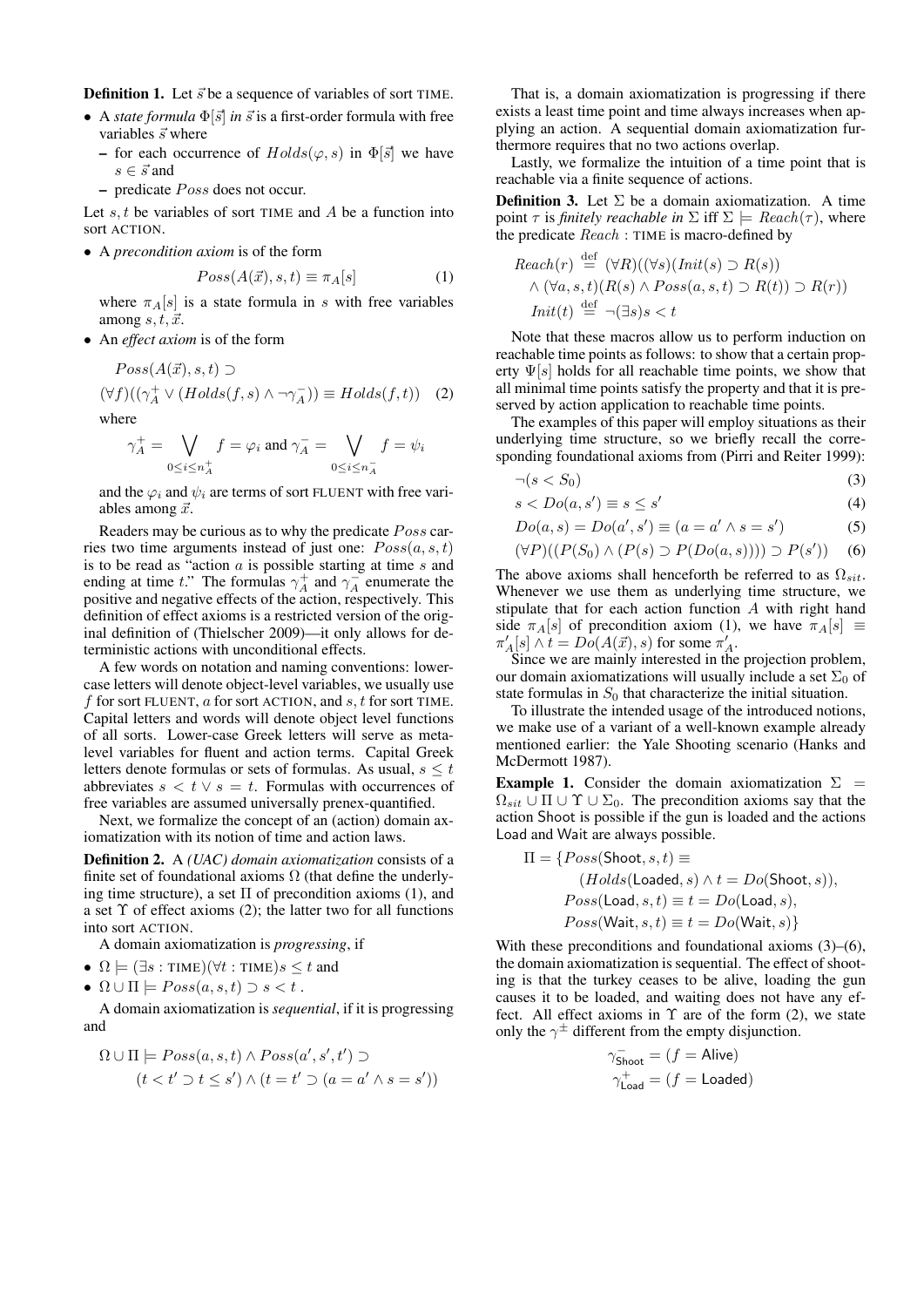Finally, we state that the turkey is alive in the initial situation  $S_0$ .

$$
\Sigma_0 = \{Holds(\text{Alive}, S_0)\}
$$

We can now employ logical entailment to answer the question whether the turkey is still alive after applying the actions Load, Wait, and Shoot, respectively. With the notation  $Do([a_1, \ldots, a_n], s)$  as abbreviation for  $Do(a_n, Do(\ldots, Do(a_1, s) \ldots))$ , it is easy to see that

$$
\Sigma \models \neg Holds(\text{Alive}, Do([\text{Load},\text{Wait},\text{Shoot}], S_0).
$$

## Default Logic

Introduced in the seminal paper (Reiter 1980), Default Logic has become one of the most important formalisms for nonmonotonic reasoning. The semantics for supernormal defaults used here is taken from (Brewka and Eiter 1999), which is itself an enhancement of a notion developed in  $(Brewka 1989)^1$ . Here, a default rule always comes without a prerequisite, and justification and consequence always coincide. A default rule can thus also be seen as a hypothesis that we are willing to assume, but prepared to give up in case of contradiction. A default theory then adds a set of formulas, the *indefeasible knowledge*, that we are not willing to give up for any reason.

Definition 4. A *supernormal default rule*, or, for short, *default*, is a closed first-order formula. Any formulas with occurrences of free variables are taken as representatives of their ground instances.

For a set of closed formulas S, we say the default  $\delta$  is *active in* S if both  $\delta \notin S$  and  $\neg \delta \notin S$ .

A *(supernormal) default theory* is a pair  $(W, D)$ , where W is a set of sentences and  $D$  a set of default rules.

An extension for a default theory can be seen as a way of assuming as many defaults as possible without creating inconsistencies. It should be noted that, although the definition differs, our extensions are extensions in Reiter's (1980) sense.

**Definition 5.** Let  $(W, D)$  be a default theory where all default rules are supernormal and  $\prec$  be a total order on  $D$ . Define  $E_0 := Th(W)$  and for all  $i > 0$ ,

$$
E_{i+1} = \begin{cases} E_i & \text{if no default is active in } E_i \\ Th(E_i \cup \{\delta\}) & \text{otherwise, where } \delta \text{ is the } \prec \text{-minimal default active in } E_i. \end{cases}
$$

Then the set  $E := \bigcup_{i>0} E_i$  is called the *extension generated by* ≺≺. A set of formulas E is a *preferred extension* for  $(W, \mathcal{D})$  if there exists a total order  $\prec$  that generates E. The set of all preferred extensions for a default theory  $(W, \mathcal{D})$  is denoted by  $Ex(W, \mathcal{D})$ .

Extensions need not be unique: if there are two contradicting defaults  $\delta$  and  $\neg \delta$ , either both or none of them are active in  $Th(W)$ . Applying one of them makes the other inactive, thus they give rise to two different extensions.

Based on extensions, one can define skeptical and credulous conclusions for default theories: skeptical conclusions are formulas that are contained in every extension, credulous conclusions are those that are contained in at least one extension.

**Definition 6.** Let  $(W, D)$  be a supernormal default theory and Ψ be a first-order formula.

$$
W \succcurlyeq_{\mathcal{D}}^{skept} \Psi \stackrel{\text{def}}{=} \Psi \in \bigcap_{E \in Ex(W, \mathcal{D})} E
$$

$$
W \succcurlyeq_{\mathcal{D}}^{Sred} \Psi \stackrel{\text{def}}{=} \Psi \in \bigcup_{E \in Ex(W, \mathcal{D})} E
$$

In the present work, we will primarily be concerned with skeptical reasoning.

## Action Domains with Static Defaults

We now combine the hitherto introduced concepts into the notion of a domain axiomatization with defaults. It is essentially a default theory where the set containing the indefeasible knowledge is a domain axiomatization. The defaults are of a restricted form since we allow only static defaults about states.

Definition 7. A *domain axiomatization with defaults* is a pair  $(\Sigma, \mathcal{D}[s])$ , where  $\Sigma$  is a UAC domain axiomatization and  $\mathcal{D}[s]$  is a set of supernormal defaults of the form  $Holds(\varphi, s)$  or  $\neg Holds(\varphi, s)$  for a fluent  $\varphi$ .

By  $\mathcal{D}[\sigma]$  we denote the set of defaults in  $\mathcal{D}[s]$  where s has been instantiated by the term  $\sigma$ .

Example 1 (continued). We add a fluent Broken that indicates if the gun does not function properly. Shooting is now only possible if the gun is loaded *and* not broken:

$$
Poss(\text{Show}, s, t) \equiv (Holds(\text{Loaded}, s) \land \neg Holds(\text{Broken}, s) \land t = Do(\text{Show}, s)
$$

Unless there is information to the contrary, it should be assumed that the gun has no defects. This is expressed by the following default rule:

$$
\mathcal{D}[s] = \{\neg Holds(\text{Broken}, s)\}
$$

Without the default assumption, it cannot be concluded that the action Shoot is possible after performing Load and Wait since it cannot be inferred that the gun is not broken. Using the abbreviations  $S_1 = Do(\text{Load}, \bar{S}_0), S_2 = Do(\text{Wait}, S_1),$ and  $S_3 = Do($ Shoot,  $S_2$ ), we illustrate how the nonmonotonic entailment relation defined earlier enables us to use the default rule to draw the desired conclusion:

$$
\Sigma \succcurlyeq_{\mathcal{D}[S_0]}^{skept} \neg Holds(\text{Broken}, S_2),
$$
  
\n
$$
\Sigma \succcurlyeq_{\mathcal{D}[S_0]}^{skept} Poss(\text{Shoot}, S_2, S_3), \text{ and}
$$
  
\n
$$
\Sigma \succcurlyeq_{\mathcal{D}[S_0]}^{skept} \neg Holds(\text{Alive}, S_3).
$$

<sup>&</sup>lt;sup>1</sup>Readers familiar with these works will note that they are concerned with prioritized default logics while we do not use priorities at all. We however use the more general definition because we intend to incorporate prioritized defaults into our framework later on.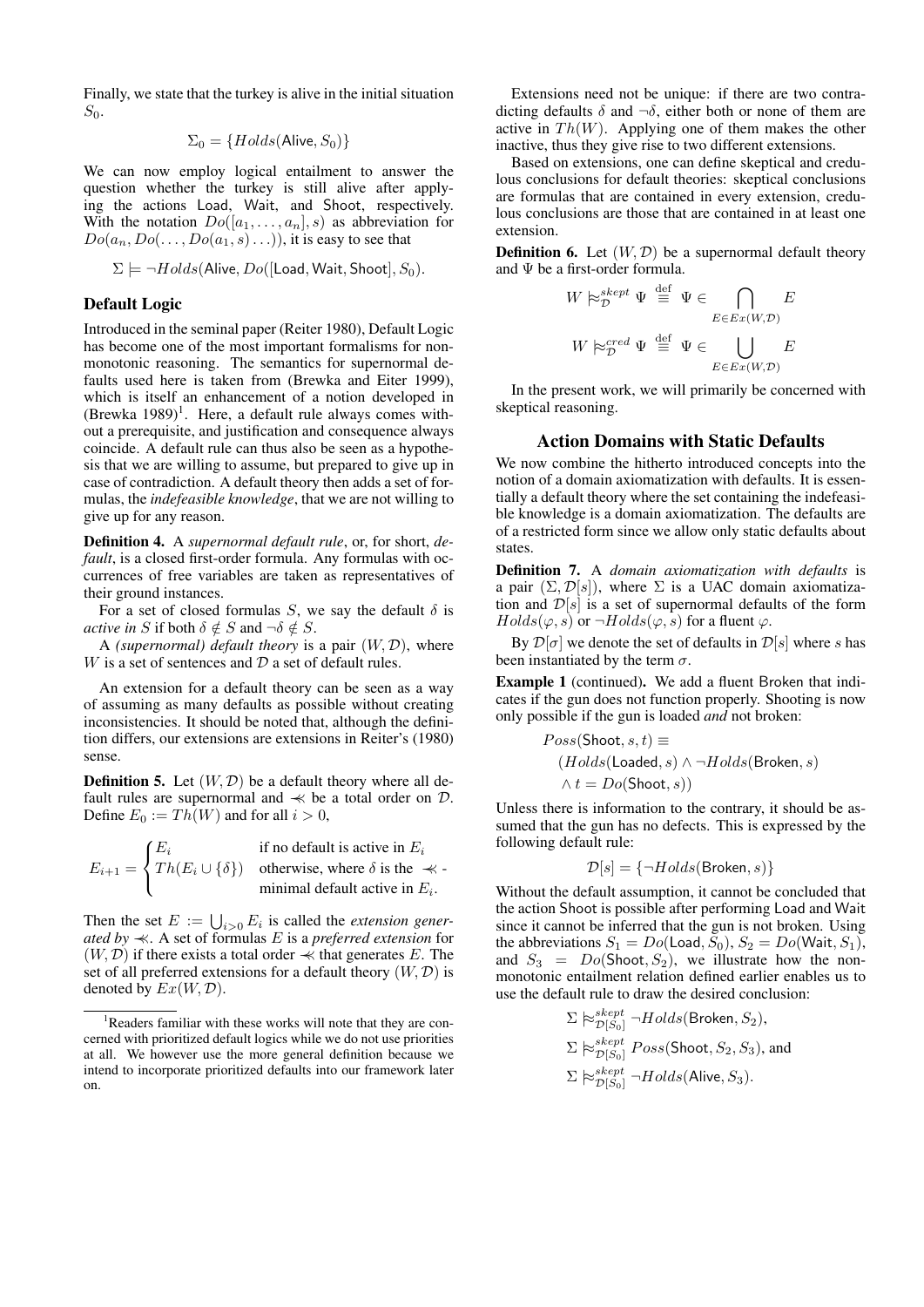The default conclusion that the gun works correctly, drawn in  $S_0$ , carries over to  $S_2$  and allows to conclude applicability of Shoot in  $S_2$  and its effects on  $S_3$ .

In the example just seen, default reasoning could be restricted to the initial situation. As it turns out, this is sufficient for the type of action domain considered here: effect axiom (2) never "removes" information about fluents and thus never makes more defaults active after executing an action. This observation is formalized by the following lemma. It essentially says that to reason about a time point in which an action ends, it makes no difference whether we apply the defaults to the resulting time point or to the time point when the action starts. This holds of course only due to the restricted nature of effect axiom (2).

Lemma 1. *Let* (Σ, D[s]) *be a domain axiomatization with defaults,*  $\alpha$  *be a ground action such that*  $\Sigma \models Poss(\alpha, \sigma, \tau)$ *for some*  $\sigma, \tau$  : TIME, and let  $\Psi[\tau]$  *be a state formula in*  $\tau$ *. Then*

$$
\Sigma \hspace{0.2em}\mathop{\triangleright}\nolimits^{skept}_{\mathcal{D}[\sigma]} \Psi[\tau] \text{ iff } \Sigma \hspace{0.2em}\mathop{\triangleright}\nolimits^{skept}_{\mathcal{D}[\tau]} \Psi[\tau]
$$

*Proof.* (Sketch.) The proof uses structural induction on  $\Psi[\tau]$ with  $\Psi[\tau] = Holds(\varphi, \tau)$  being the only interesting case. The result is immediate if  $\Sigma$  is inconsistent, so for the following assume that  $\Sigma$  is consistent. If  $\varphi$  is amongst the positive effects of  $\alpha$ , then  $\Sigma \models Holds(\varphi, \tau)$  and we are done. If  $\varphi$  is no positive effect of  $\alpha$ , the conclusion  $Holds(\varphi, \tau)$ relies on a default  $Holds(\varphi, s) \in \mathcal{D}[s]$  and  $\varphi$  cannot be a negative effect of  $\alpha$  (since the conclusion would be impossible otherwise). Since  $\varphi$  is not changed by  $\alpha$ , we have that  $Holds(\varphi, \sigma) \in E$  iff  $Holds(\varphi, \tau) \in E$  for any extension E for  $(\Sigma, \mathcal{D}[\sigma])$  or  $(\Sigma, \mathcal{D}[\tau])$ .  $\Box$ 

We next introduce a helpful regression operator which is inspired by the one from (Reiter 1991). It uses the structure of the effect axioms to reduce reasoning about a time point that is the result of applying an action to reasoning about the time point in which the action started.

**Definition 8.** The operator  $\mathcal{R}_{\alpha}$  maps, for a given action  $\alpha$ , a state formula in  $\tau$  into a state formula in  $\sigma$  as follows.

$$
\mathcal{R}_{\alpha}(Holds(\varphi,\tau)) \stackrel{\text{def}}{=} \left( \gamma_{\alpha}^{+} \{ f \mapsto \varphi \} \vee (Holds(\varphi,\sigma) \wedge \neg \gamma_{\alpha}^{-} \{ f \mapsto \varphi \}) \right)
$$

The operator does not change atomic formulas other than Holds statements, and distributes over the first order connectives in the obvious way.

Now whenever an action  $\alpha$  is possible and its effect axiom is available, a state formula in the resulting time point and its regression are indeed equivalent.

Proposition 2. *Let* α *be a ground term of sort* ACTION *and* S *be a consistent set of closed formulas that contains an effect axiom (2) for action*  $\alpha$  *and where*  $S \models Poss(\alpha, \sigma, \tau)$ *for some* σ, τ : TIME *and let* Ψ[s] *be a state formula. Then*

$$
S \models \Psi[\tau] \equiv \mathcal{R}_{\alpha}(\Psi)[\sigma]
$$

*Proof.* By structural induction on Ψ. The only interesting case is  $\Psi = Holds(\varphi, \tau)$  for some fluent  $\varphi$ . Let I be a model for S.

 $I \models Holds(\varphi, \tau)$  $\inf I \models (\gamma^+_{\alpha} \{f \mapsto \varphi\} \vee (Holds(\varphi, \sigma) \wedge \neg \gamma^-_{\alpha} \{f \mapsto \varphi\}))$ (since  $I \models Poss(\alpha, \sigma, \tau)$  and I is a model for  $\alpha$ 's effect axiom) iff  $I \models \mathcal{R}_{\alpha}(Holds(\varphi, \tau))$  (by definition)  $\Box$ 

The next theorem says that all *local* conclusions about a finitely reachable time point  $\sigma$  (that is, all conclusions about  $\sigma$  using defaults from  $\mathcal{D}[\sigma]$  are exactly the conclusions about  $\sigma$  that we can draw by instantiating the defaults only with the least time point.

**Theorem 3.** Let  $(\Sigma, \mathcal{D}[s])$  be a progressing domain axiom*atization with defaults,* λ *its least time point,* σ : TIME *be finitely reachable, and* Ψ[σ] *be a state formula. Then*

$$
\Sigma \hspace{0.2em}\approx\hspace{-0.9em}\mid\hspace{0.58em} \mathbb{P}^{skept}_{\mathcal{D}[\sigma]}\hspace{0.2em}\Psi[\sigma]\hspace{0.2em} \text{ iff } \Sigma \hspace{0.2em}\approx\hspace{-0.9em}\mathbb{P}^{skept}_{\mathcal{D}[\lambda]}\hspace{0.2em}\Psi[\sigma]
$$

*Proof.* By induction on  $\sigma$ . The base case is trivial. For the induction step, assume that  $\Sigma \models Poss(\alpha, \sigma, \tau)$ .

 $\Sigma \hspace{0.2em}\approx\hspace{-0.9em}\mid\hspace{0.58em} \mathcal{E}_{\mathcal{D}[\tau]}\hspace{0.2em}\Psi[\tau]$ iff  $\Sigma \approx_{\mathcal{D}[\sigma]}^{skept} \Psi[\tau]$  (Lemma 1) iff  $\Sigma \approx_{\mathcal{D}[\sigma]}^{skept} \mathcal{R}_{\alpha}(\Psi)[\sigma]$  (Proposition 2) iff  $\Sigma \Join_{\mathcal{D}[\lambda]}^{skept} \mathcal{R}_{\alpha}(\Psi)[\sigma]$  (induction hypothesis) iff  $\Sigma \models_{\mathcal{D}[\lambda]}^{skept} \Psi[\tau]$  (Proposition 2)  $\Box$ 

It thus remains to show that local defaults are indeed exhaustive with respect to local conclusions. The next lemma takes a step into this direction: it states that action application does not increase default knowledge about past time points.

**Lemma 4.** *Let*  $(\Sigma, \mathcal{D}[s])$  *be a domain axiomatization with defaults,*  $\alpha$  *be a ground action such that*  $\Sigma \models Poss(\alpha, \sigma, \tau)$ *for some*  $\sigma, \tau$  : TIME, and let  $\Psi[\rho]$  *be a state formula in*  $ρ$  : TIME *where*  $ρ \le σ$ *. Then* 

$$
\Sigma \hspace{0.2em}\approx\hspace{-0.9em}\mid\hspace{0.58em} s^{kept} \hspace{0.2em}\Psi[\rho] \textit{ implies } \Sigma \hspace{0.2em}\approx\hspace{-0.9em}\mid\hspace{0.58em} s^{sleept} \hspace{0.2em}\Psi[\rho]
$$

*Proof.* (Sketch.) We prove the contrapositive. Let  $\Sigma \not\approx_{\mathcal{D}[\sigma]}^{sker}$  $\Psi[\rho]$ . Then there is an extension E for  $(\Sigma, \mathcal{D}[\sigma])$  where  $\Psi[\rho] \notin E$ . We generate an extension F for  $(\Sigma, \mathcal{D}[\tau])$  as follows. Set the ordering  $\prec$  on  $\mathcal{D}[\tau]$  such that defaults from  $\mathcal{D}[\tau] \cap E$  get higher priority than the ones from  $\mathcal{D}[\tau] \setminus E$ . None of the latter gets applied during generation of  $F$ : roughly, if  $\delta[\tau] \notin E$  although there is a default  $\delta[s] \in \mathcal{D}[s],$ then  $\neg \delta[\tau] \in E$ . This can be due to either (1) a contradicting action effect or (2) a contradicting default  $\neg \delta[s] \in \mathcal{D}[s]$ . In case (1),  $\neg \delta[\tau] \in Th(\Sigma)$  and  $\delta[\tau]$  is inapplicable. For (2),  $\alpha$  does not affect  $\neg \delta[\sigma]$ , thus  $\neg \delta[\tau]$  is applicable in  $Th(\Sigma)$ and by construction applied in F, which makes  $\delta[\tau]$  inapplicable. Now there exists an  $E' \subseteq \mathcal{D}[\tau] \cap E$  such that  $F = Th(\Sigma \cup E')$ , thus any model for E is a model for F. Hence,  $\Psi[\rho] \notin F$  and  $\Sigma \not\approx_{\mathcal{D}[\tau]}^{skept} \Psi[\rho]$ .

The converse of the lemma does not hold, since an action effect might preclude a default conclusion about the past. The following theorem now says that no sequence of future actions whatsoever can have an impact on conclusions about the present.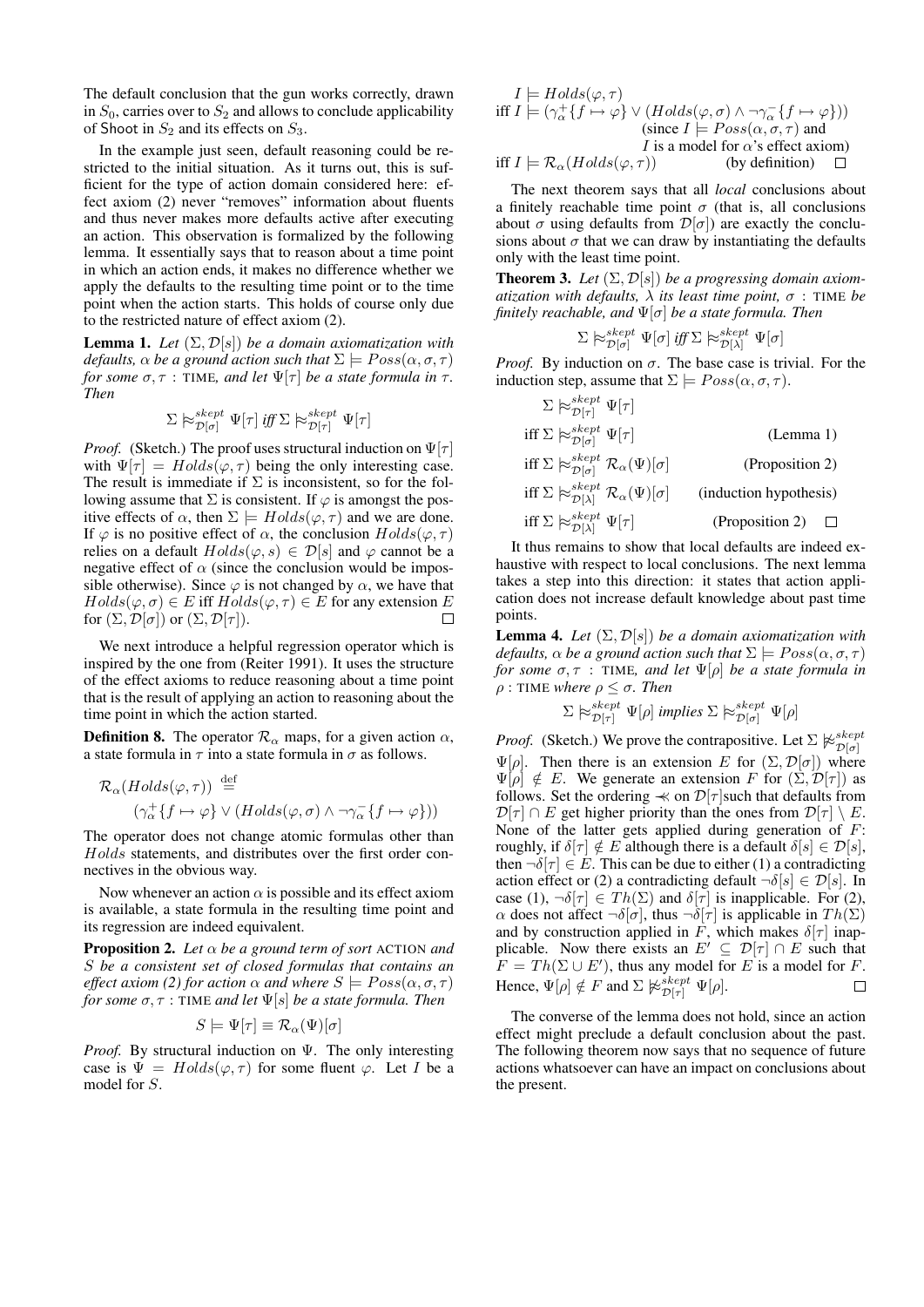**Theorem 5.** Let  $(\Sigma, \mathcal{D}[s])$  be a progressing domain axiom*atization with defaults, let*  $\Psi[s]$  *be a state formula,*  $\sigma \leq \tau$  *be time points, and* σ *be finitely reachable. Then*

$$
\Sigma \hspace{0.2em}\approx_{\mathcal{D}[\tau]}^{skept} \hspace{0.2em}\Psi[\sigma] \hspace{0.2em} \textit{implies} \hspace{0.2em} \Sigma \hspace{0.2em}\approx_{\mathcal{D}[\sigma]}^{skept} \hspace{0.2em}\Psi[\sigma]
$$

*Proof.* If  $\tau$  is not finitely reachable, we have  $\Sigma \models \Psi[\sigma]$ and the claim is immediate, so let  $\tau$  be finitely reachable. We use induction on  $\tau$ . The base case,  $\tau = \sigma$ , is obvious. For the induction step,  $\Sigma \models Poss(\alpha, \tau, \tau')$  and  $\Sigma \not\approx_{\mathcal{D}[\tau']}^{skept}$  $\Psi[\sigma]$  imply  $\Sigma \ \approx_{\mathcal{D}[\tau]}^{skept} \ \Psi[\sigma]$  by Lemma 4. The induction hypothesis then yields  $\Sigma \models_{\mathcal{D}[\sigma]}^{skept} \Psi[\sigma]$ .  $\Box$ 

The final theorem, our main result, now combines Theorems 3 and 5.

**Theorem 6.** Let  $(\Sigma, \mathcal{D}[s])$  be a progressing domain axiom*atization with defaults,*  $\lambda$  *be its least time point,*  $\Psi[s]$  *be a state formula, and*  $\sigma \leq \tau$  *be terms of sort* TIME *where*  $\sigma$  *is finitely reachable. Then*

$$
\Sigma \hspace{0.2em}\approx_{\mathcal{D}[\tau]}^{skept} \Psi[\sigma] \text{ implies } \Sigma \hspace{0.2em}\approx_{\mathcal{D}[\lambda]}^{skept} \Psi[\sigma]
$$

*Proof.*  $\Sigma \not\approx_{\mathcal{D}[\tau]}^{skept} \Psi[\sigma]$  implies  $\Sigma \not\approx_{\mathcal{D}[\sigma]}^{skept} \Psi[\sigma]$  by Theorem 5. By Theorem 3, this is the case iff  $\Sigma \models_{\mathcal{D}[\lambda]}^{skept} \Psi[\sigma]$ .  $\Box$ 

# Generalizations with Undesired Side Effects

In this section, we show some generalizations of the thus far introduced notion of a domain axiomatization with defaults and show how these generalizations clash with our intuitive notion of relevance. The first subsection generalizes the default hypotheses used, and the second subsection generalizes the effect axioms.

## Unrestricted Supernormal Defaults

Concluding atomic propositions about the world is not always enough. Sometimes we wish to express defaults of the form "in general, x are  $y$ ", for example, "in general, paper airplanes fly<sup>2</sup>." Surely, we could instantiate a default  $Holds(Files(x), s)$  by all objects x which are known to be paper airplanes. But this is by no means elaboration tolerant (McCarthy 1998) and furthermore does not account for previously unknown paper airplanes. We would much rather have a default rule

$$
Holds(\mathsf{PaperAirplane}(x),s) \supset Holds(\mathsf{Flies}(x),s) \quad (7)
$$

which is still supernormal and will let us draw the desired conclusion whenever there is no contradicting information. But, unfortunately, allowing disjunctive defaults has unintuitive side effects:

**Example 2.** Imagine an action  $Fold(x)$  that transforms a sheet of paper  $x$  into a paper airplane:

$$
\begin{aligned} &\mathit{Poss}(\mathsf{Fold}(x),s,t) \equiv \mathit{Holds}(\mathsf{SheetOfPaper}(x),s)\\ &\wedge t = \mathit{Do}(\mathsf{Fold}(x),s)\\ &\gamma_{\mathsf{Fold}}^+ = (f = \mathsf{PaperAirplane}(x))\\ &\gamma_{\mathsf{Fold}}^- = (f = \mathsf{SheetOfPaper}(x)) \end{aligned}
$$

<sup>2</sup>Yes, paper airplanes. Birds are not the only objects that should fly by default.

Let the domain axiomatization be  $\Sigma = \Omega_{sit} \cup \Pi \cup$  $\Upsilon \cup \Sigma_0$  where  $\Pi$  contains the precondition axiom above,  $\Upsilon$  contains effect axiom (2) with  $\gamma_{\text{Fold}}^+$  and  $\gamma_{\text{Fold}}^-$  stated above, and the initial situation is characterized by  $\Sigma_0$  =  ${Holds(SheetOfPaper(T), S<sub>0</sub>)}.$  The set of defaults  $\mathcal{D}[s]$ contains the single default rule (7). Now after folding T into a paper airplane (using the abbreviation  $S_1$  =  $Do(Fold(T), S_0)$ , we can indeed make the desired conclusion that it flies:

$$
\Sigma \hspace{0.2em}\approx\hspace{-0.9em}\mid\hspace{0.58em} \mathcal{E}_{\mathcal{D}[S_1]}^{skept} \hspace{0.2em} Holds(\text{Flies}(\textsf{T}), S_1)
$$

So far, so good. But there is another conclusion that we can draw in  $S_1$  and that refers to the past:

 $\Sigma \hspace{0.2em}\approx\hspace{-0.9em}\mid\hspace{0.58em} \mathcal{E}_{\mathcal{D}[S_1]}^{skept} \,\,Holds(\mathsf{Flies}(\mathsf{T}),S_0)$ 

Spelled out, the sheet of paper *already flew before it was folded!* Moreover, this conclusion about the initial situation could not be drawn in the initial situation itself without utilizing a future situation:

$$
\Sigma \not\approx_{\mathcal{D}[S_0]}^{skept} Holds(\mathsf{Flies}(\mathsf{T}), S_0)
$$

This line of argument could be read as: "If I folded the sheet of paper into a paper airplane, it would fly. Therefore, it flies." This is counterfactual reasoning gone awry. So what happened?

The problem stems from effect axiom (2) and its incorporated solution to the frame problem: since Flies(T) holds after  $Fold(T)$  but was not a positive effect of the action, according to the effect axiom it must have held beforehand. This example shows that disjunctive defaults can have unintended effects in the presence of actions: they are, locally instantiated, not exhaustive with respect to local conclusions. A proposition similar to Theorem 5 can thus not be made when using default rules with disjunctions.

#### Conditional Effects

Let us get back to defaults that are *Holds* statements or negations thereof, but instead increase the expressiveness of the action domain by allowing *conditional effects* (also called *alternative results* (Sandewall 1994)). They are modelled as a case distinction on the right hand side of the effect axiom. For each case, the actual formula expressing the effects is identical to (2).

Definition 9. An *effect axiom with conditional effects* is of the form

$$
Poss(A(\vec{x}), s, t) \supset \bigvee_{1 \leq i \leq k} (\Phi_i[s] \wedge \Upsilon_i[s, t]) \qquad (8)
$$

where  $k \geq 1$ , and for each  $1 \leq i \leq k$ ,

$$
\Upsilon_i[s, t] = (\forall f)(Holds(f, t) \equiv \n(\gamma_i^+ \lor (Holds(f, s) \land \neg \gamma_i^-)))
$$
 (9)

$$
\gamma^+ = \bigvee_{0 \le j \le n_i^+} f = \varphi_{ij} \text{ and } \gamma^- = \bigvee_{0 \le j \le n_i^-} f = \psi_{ij}
$$